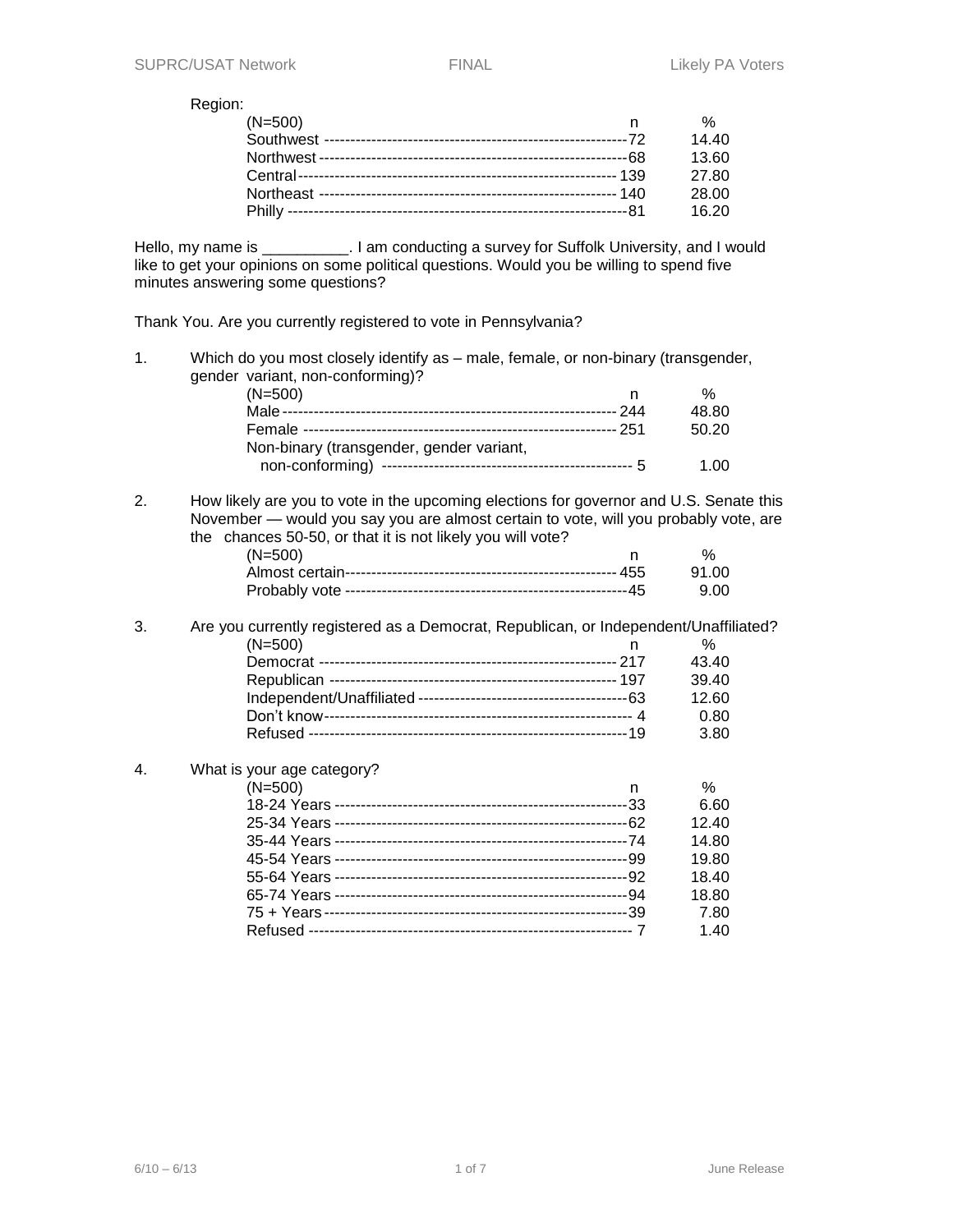5. For statistical purposes only, can you please tell me your ethnic background/ancestry? {READ}

| $(N=500)$                                                           | n | $\%$  |
|---------------------------------------------------------------------|---|-------|
|                                                                     |   | 75.00 |
|                                                                     |   | 13.20 |
| American Indian/Alaska Native ----------------------------------- 4 |   | 0.80  |
|                                                                     |   | 1.00  |
| Native Hawaiian/Other Pacific Islander------------------------ 1    |   | 0.20  |
|                                                                     |   | 6.80  |
|                                                                     |   | 2.00  |
|                                                                     |   | 1.00  |

6. If the general election for United States Senate were held today and the candidates were Democrat John Fetterman, Republican Mehmet Oz, Green Party Richard Weiss, Libertarian Erik Chase Gerhardt, Constitution Party Ronald Johnson, Independent Quincy Magee, Independent Everett Stern, for whom would you vote or toward whom would you LEAN at this time? {ROTATE 6.3 to 6.4, RANDOMIZE 6.5 to 6.7}

| (N=500)                                                            | %     |
|--------------------------------------------------------------------|-------|
| Vote/Lean Fetterman - Democrat--------------------------- 230      | 46.00 |
| Vote/Lean Oz - Republican ---------------------------------- 187   | 37.40 |
| Vote/Lean Richard Weiss - Green ----------------------------- 3    | 0.60  |
| Vote/Lean Gerhardt - Libertarian ------------------------------- 6 | 1.20  |
| Vote/Lean Johnson - Constitution------------------------------ 1   | 0.20  |
| Vote/Lean Magee - Independent ------------------------------ 3     | 0.60  |
| Vote/Lean Stern - Independent--------------------------------- 3   | 0.60  |
|                                                                    | 0.20  |
| .66                                                                | 13.20 |

7. How interested are you in the senate race—extremely interested, very interested, somewhat interested, not very interested, or not at all interested? {ROTE ASC-DESC}

| $(N=500)$ | %     |
|-----------|-------|
|           | 37.00 |
|           | 32.20 |
|           | 22.20 |
|           | 5.00  |
|           | 2.60  |
|           | 1.00  |
|           |       |

8. When thinking about your vote for U.S. Senate, what is the most important issue as you cast your vote? {RANDOMIZE}

| $(N=500)$       | n   | %     |
|-----------------|-----|-------|
|                 |     | 22.40 |
| Immigration-    |     | 4.80  |
| Donald Trump-   |     | 7.60  |
| Foreign affairs |     | 1.00  |
|                 |     | 12.60 |
|                 |     | 5.00  |
|                 |     | 6.20  |
|                 | -86 | 17.20 |
| Abortion rights |     | 14.00 |
|                 | .46 | 9.20  |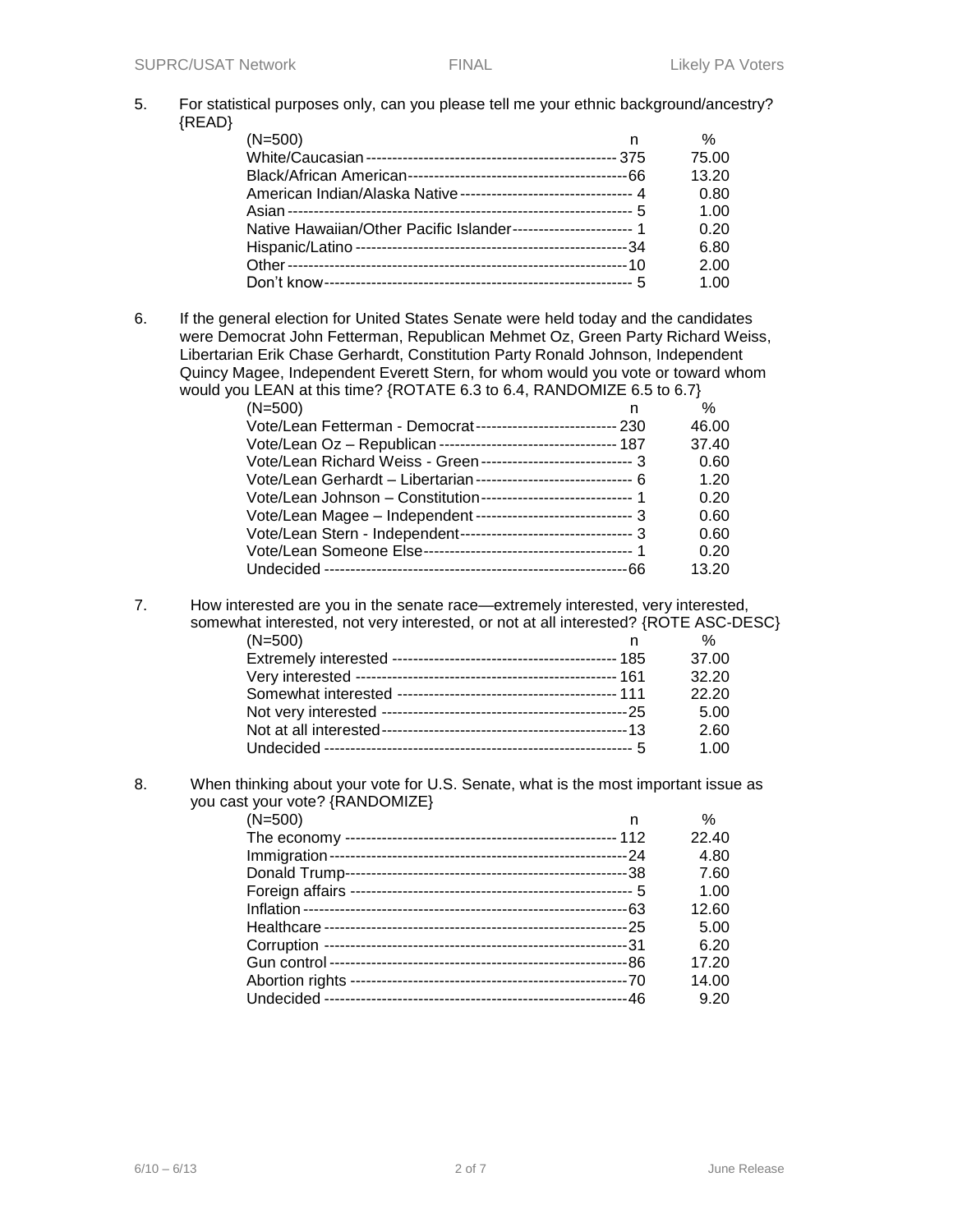9. Which of the following three statements comes closest to your view? {ROTATE 1 & 2}  $(N=500)$  n % "I want my vote in November to support the direction President Biden is leading the nation." ----- 119 23.80 "I want my vote in November to change the direction President Biden is leading the nation." ----- 249 49.80 "My vote this November doesn't have much to do with President Biden and his policies." ----------------- 120 24.00 Undecided ----------------------------------------------------------11 2.20 Refused ------------------------------------------------------------- 1 0.20 10. If the general election for governor were held today and the candidates were Democrat Josh Shapiro, Republican Doug Mastriano, Green Party Christina "PK" DiGuilio, Libertarian Matt Hackenburg, or Keystone Party Joe Soloski, for whom would you vote or toward whom would you LEAN at this time? {ROTATE 10.3 & 10.4 with 10.5 listed fifth in all cases} (N=500) n % Vote/Lean Shapiro - Democrat ------------------------------ 220 44.00 Vote/Lean Mastriano – Republican------------------------- 201 40.20 Vote/Lean DiGuilio – Green ------------------------------------- 6 1.20 Vote/Lean Hackenburg – Libertarian-------------------------- 6 1.20 Vote/Lean Soloski – Keystone Party -------------------------- 2 0.40 Vote/Lean Someone Else---------------------------------------- 1 0.20 Undecided ----------------------------------------------------------64 12.80 11. How interested are you in the governor's race – extremely interested, very interested, somewhat interested, not very interested, or not at all interested? {ROTATE ASC-DESC} (N=500) n % Extremely interested ------------------------------------------- 205 41.00 Very interested -------------------------------------------------- 156 31.20 Somewhat interested ------------------------------------------ 110 22.00 Not very interested -----------------------------------------------14 2.80 Not at all interested-----------------------------------------------10 2.00 Undecided ----------------------------------------------------------- 5 1.00 12. When thinking about your vote for governor, what is the most important issue as you cast your vote? {RANDOMIZE} (N=500) n % The economy ---------------------------------------------------- 131 26.20 Education -----------------------------------------------------------36 7.20 Taxes ----------------------------------------------------------------36 7.20 Abortion -------------------------------------------------------------49 9.80 Opioids --------------------------------------------------------------- 9 1.80 Healthcare ----------------------------------------------------------16 3.20 Corruption ----------------------------------------------------------45 9.00 Gun control ---------------------------------------------------------82 16.40 Infrastructure-------------------------------------------------------32 6.40 Crime ----------------------------------------------------------------26 5.20 Undecided ---------------------------------------------------------38 7.60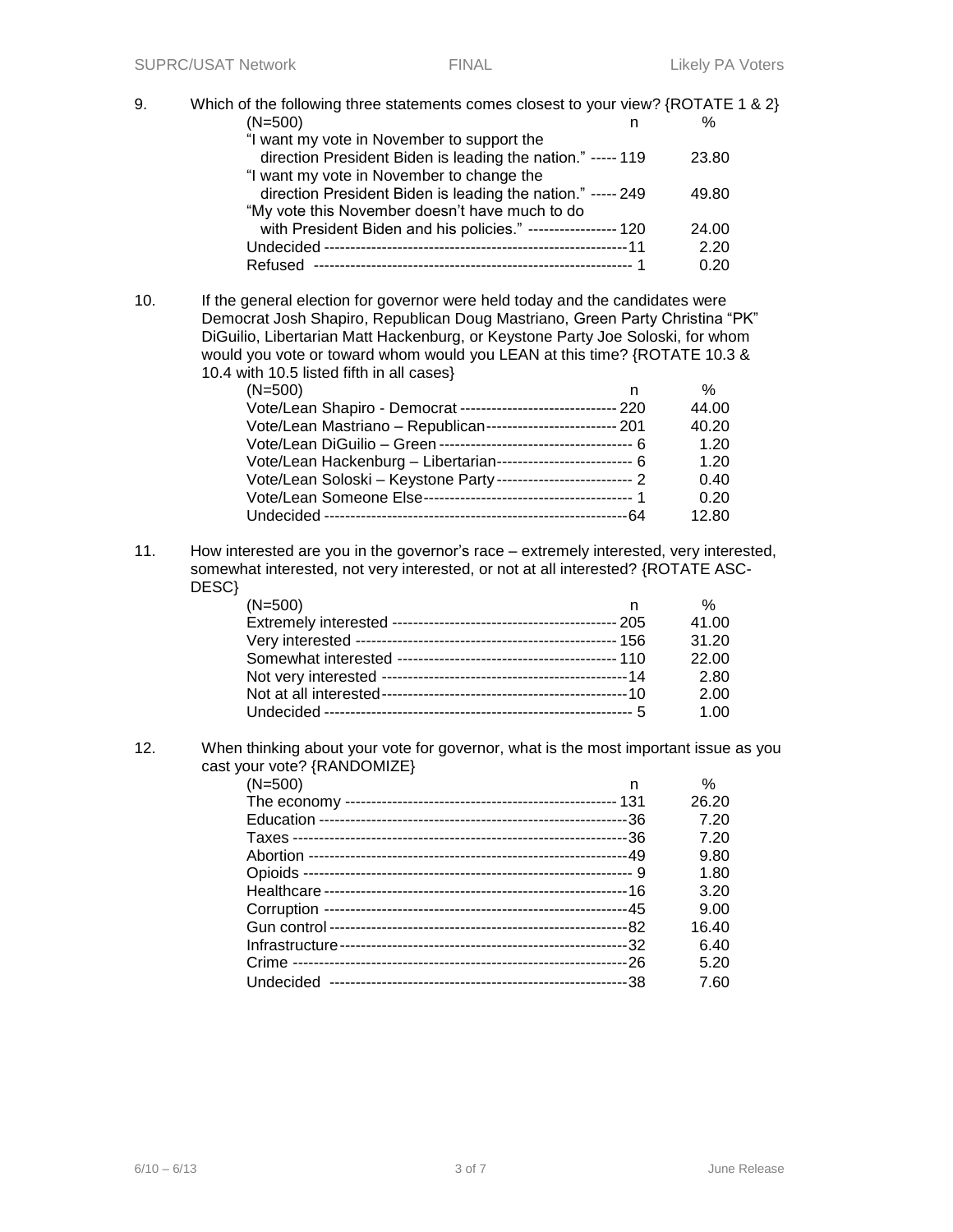### 13. How would you rate Tom Wolf's performance as governor? {ROTATE ASC-DESC}? (N=500) n %

| ו טטט=צו |       |
|----------|-------|
|          | 8.20  |
|          | 29.60 |
|          | 22.20 |
|          | 37.60 |
|          | 2.20  |
|          | 0.20  |
|          |       |

# 14. Does Donald Trump's endorsement make you more or less likely to vote for a particular candidate?

| $(N=500)$ | %     |
|-----------|-------|
|           | 22.20 |
|           | 47.20 |
|           | 27.00 |
|           | 3.40  |
|           | 0.20  |

Great. I am going to read you a list of individuals in state and national politics. For each, please tell me if your opinion of them is generally favorable or generally unfavorable. If you are undecided or if you have never heard of someone, just tell me that. First take Joe Biden. Is your opinion of Joe Biden generally favorable or generally unfavorable?(RANDOMIZE 16-21)

|     | $(N=500)$      | <b>NEVER HEARD</b> |              |              | <b>FAVORABLE UNFAVORABLE HOF/UNDECIDED</b> |
|-----|----------------|--------------------|--------------|--------------|--------------------------------------------|
| 15. | Joe Biden      | 0<br>0.00          | 214<br>42.80 | 265<br>53.00 | 21<br>4.20                                 |
| 16. | John Fetterman | 50<br>10.00        | 225<br>45.00 | 135<br>27.00 | 90<br>18.00                                |
| 17. | Pat Toomey     | 38<br>7.60         | 129<br>25.80 | 213<br>42.60 | 120<br>24.00                               |
| 18. | Mehmet Oz      | 32<br>6.40         | 139<br>27.80 | 248<br>49.60 | 81<br>16.20                                |
| 19. | Tom Wolf       | 3<br>0.60          | 220<br>44.00 | 232<br>46.40 | 45<br>9.00                                 |
| 20. | Doug Mastriano | 57<br>11.40        | 178<br>35.60 | 186<br>37.20 | 79<br>15.80                                |
| 21. | Josh Shapiro   | 41<br>8.20         | 225<br>45.00 | 139<br>27.80 | 95<br>19.00                                |

| 22. | Do you think Pennsylvania is heading in the right direction or is on the wrong track? |       |
|-----|---------------------------------------------------------------------------------------|-------|
|     | $(N=500)$                                                                             | %     |
|     |                                                                                       | 28.80 |
|     |                                                                                       | 54.20 |
|     |                                                                                       | 17.00 |
|     |                                                                                       |       |

#### 23. Do you approve or disapprove of the job Joe Biden is doing as president? (N=500) n % Approve ----------------------------------------------------------- 193 38.60 Disapprove ------------------------------------------------------- 272 54.40 Undecided ----------------------------------------------------------35 7.00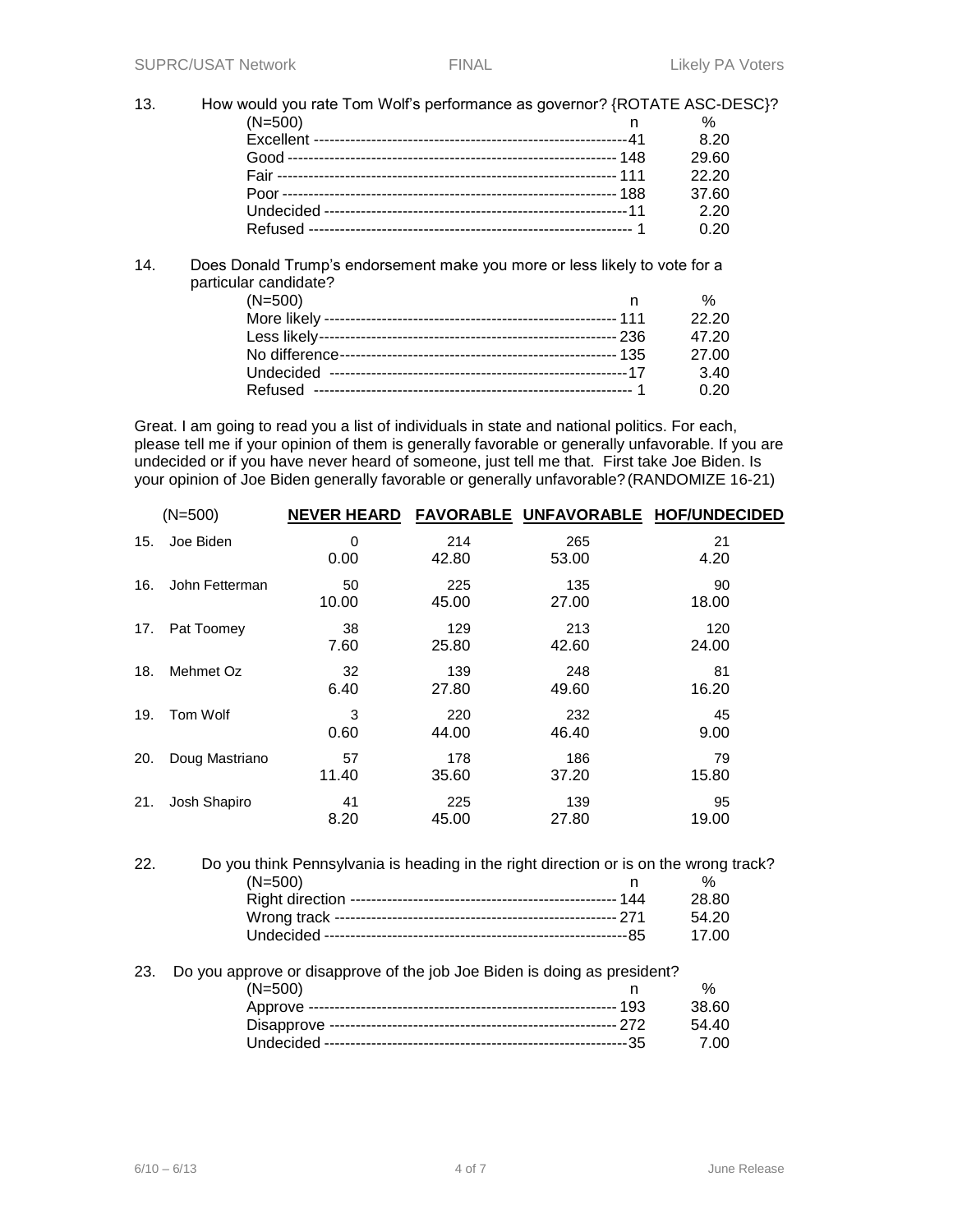| 24. | Do you believe Joe Biden has kept his campaign promises in Pennsylvania, yes or no?<br>$(N=500)$                                                                                                                                                                                                                                                                                       | n | %     |
|-----|----------------------------------------------------------------------------------------------------------------------------------------------------------------------------------------------------------------------------------------------------------------------------------------------------------------------------------------------------------------------------------------|---|-------|
|     |                                                                                                                                                                                                                                                                                                                                                                                        |   | 34.80 |
|     |                                                                                                                                                                                                                                                                                                                                                                                        |   | 54.60 |
|     |                                                                                                                                                                                                                                                                                                                                                                                        |   | 10.60 |
|     |                                                                                                                                                                                                                                                                                                                                                                                        |   |       |
| 25. | Is your standard of living better now than it was four years ago, worse, or about the<br>same?                                                                                                                                                                                                                                                                                         |   |       |
|     | $(N=500)$                                                                                                                                                                                                                                                                                                                                                                              | n | %     |
|     |                                                                                                                                                                                                                                                                                                                                                                                        |   | 16.80 |
|     |                                                                                                                                                                                                                                                                                                                                                                                        |   | 47.60 |
|     |                                                                                                                                                                                                                                                                                                                                                                                        |   | 34.20 |
|     |                                                                                                                                                                                                                                                                                                                                                                                        |   | 0.80  |
|     |                                                                                                                                                                                                                                                                                                                                                                                        |   | 0.60  |
| 26. | Looking ahead a year, do you think you and your family will be better off financially,<br>worse off, or about the same?<br>$(N=500)$                                                                                                                                                                                                                                                   | n | %     |
|     |                                                                                                                                                                                                                                                                                                                                                                                        |   | 17.40 |
|     |                                                                                                                                                                                                                                                                                                                                                                                        |   | 38.40 |
|     |                                                                                                                                                                                                                                                                                                                                                                                        |   | 38.20 |
|     |                                                                                                                                                                                                                                                                                                                                                                                        |   | 6.00  |
|     |                                                                                                                                                                                                                                                                                                                                                                                        |   | 0.00  |
| 27. | How would you rate economic conditions in Pennsylvania today? {ROTATE ASC-<br>DESC}<br>$(N=500)$                                                                                                                                                                                                                                                                                       | n | %     |
|     |                                                                                                                                                                                                                                                                                                                                                                                        |   | 0.80  |
|     |                                                                                                                                                                                                                                                                                                                                                                                        |   | 15.40 |
|     |                                                                                                                                                                                                                                                                                                                                                                                        |   | 36.40 |
|     |                                                                                                                                                                                                                                                                                                                                                                                        |   | 44.80 |
|     |                                                                                                                                                                                                                                                                                                                                                                                        |   | 2.40  |
|     |                                                                                                                                                                                                                                                                                                                                                                                        |   | 0.20  |
|     |                                                                                                                                                                                                                                                                                                                                                                                        |   |       |
| 28. | Some state legislators are calling for changing election laws to allow "open primaries",<br>in which unaffiliated voters, also known as independents, could vote in either the<br>Democratic or Republican primary to choose that party's nominee. Would you support<br>or oppose a bill to have open primaries in Pennsylvania elections?<br>{RESULTS EMBARGOED FOR A FUTURE RELEASE} |   |       |
| 29. | Do you think Act 77, which allowed no-excuse mail-in voting in Pennsylvania, should<br>be repealed?                                                                                                                                                                                                                                                                                    |   |       |
|     | {RESULTS EMBARGOED FOR A FUTURE RELEASE}                                                                                                                                                                                                                                                                                                                                               |   |       |
| 30. | How confident are you in Pennsylvania's election security procedures? {ROTATE<br>ASC-DESC}                                                                                                                                                                                                                                                                                             |   |       |
|     | {RESULTS EMBARGOED FOR A FUTURE RELEASE}                                                                                                                                                                                                                                                                                                                                               |   |       |
| 31. | Thinking about Pennsylvania, how corrupt would you say the state government is?<br>{ROTATE ASC-DESC}                                                                                                                                                                                                                                                                                   |   |       |
|     | {RESULTS EMBARGOED FOR A FUTURE RELEASE}                                                                                                                                                                                                                                                                                                                                               |   |       |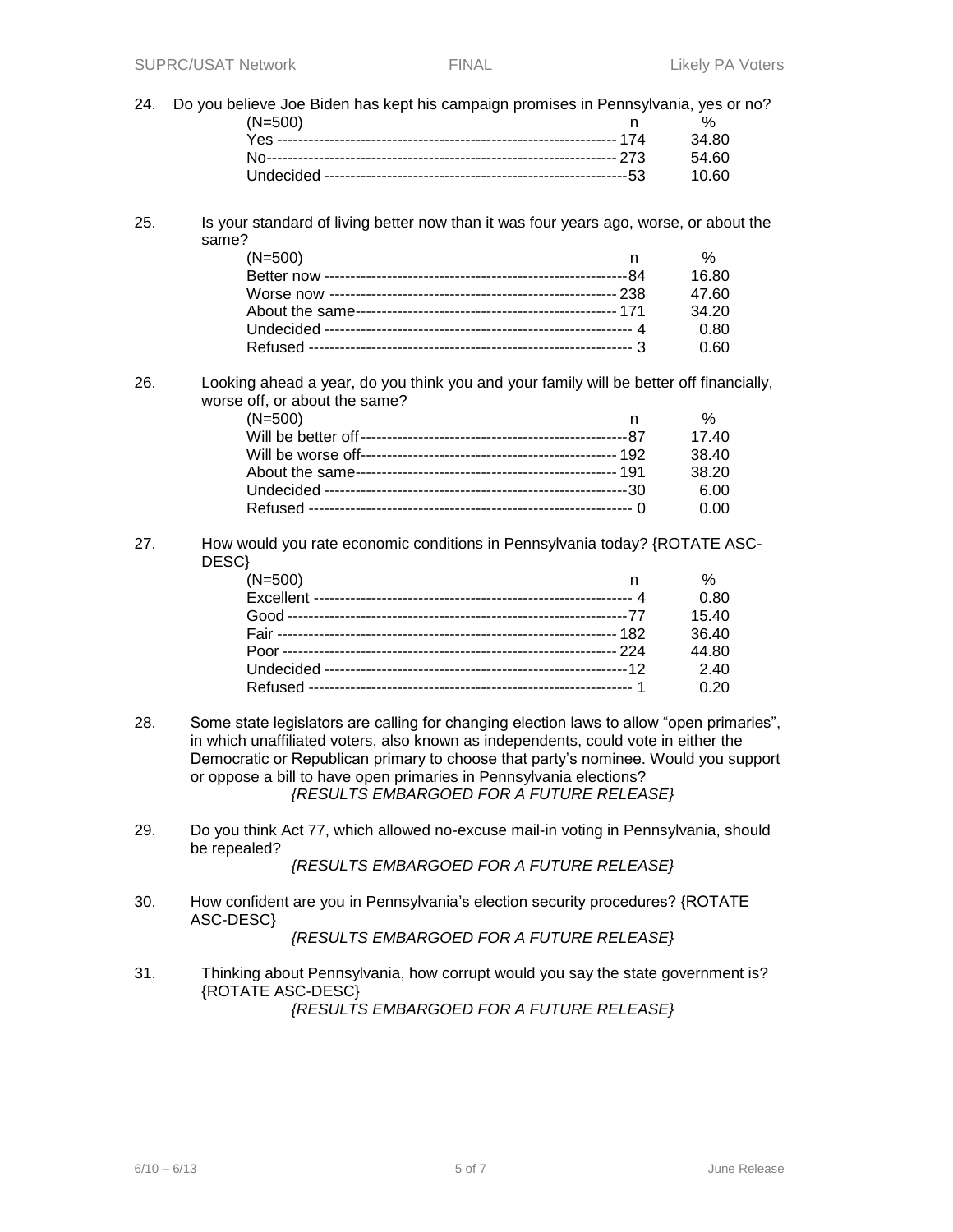32. Pennsylvania's minimum wage is \$7.25 per hour, which is also the federal minimum wage. In the past, Governor Tom Wolf proposed a \$12 per hour minimum wage, and some lawmakers have suggested raising it to \$15 an hour. Which of the following is closest to what you think the Pennsylvania state minimum wage should be? {ROTATE ASC-DESC}

### *{RESULTS EMBARGOED FOR A FUTURE RELEASE}*

33. Do you support or oppose the legalization of marijuana for recreational use in Pennsylvania?

## *{RESULTS EMBARGOED FOR A FUTURE RELEASE}*

- 34. A leaked U.S. Supreme Court opinion suggests Roe vs. Wade could be overturned. If so, it would then be up to Pennsylvania lawmakers to govern the procedure. Do you think abortion should be {ROTATE} protected or restricted in Pennsylvania? *{RESULTS EMBARGOED FOR A FUTURE RELEASE}*
- 35. Some states have acted to restrict the rights of transgender individuals. Do you think Pennsylvania should restrict the rights of transgender individuals, yes or no? *{RESULTS EMBARGOED FOR A FUTURE RELEASE}*
- 36. In the 2020 election for president did you vote for Democrat Joe Biden, Republican Donald Trump, or Libertarian Jo Jorgensen... or did you not vote in the presidential election?

| $(N=500)$ | %     |
|-----------|-------|
|           | 46.20 |
|           | 45.20 |
|           | 1.60  |
|           | 2.60  |
|           | 1.80  |
|           | 2.60  |

### **THE FINAL QUESTIONS WILL HELP US CLASSIFY YOUR ANSWERS WITH OTHERS TAKING THE SURVEY**

| 37. | What is the highest level of education you have completed?        | ${READ}$ |       |
|-----|-------------------------------------------------------------------|----------|-------|
|     | $(N=500)$                                                         | n        | %     |
|     |                                                                   |          | 6.60  |
|     |                                                                   |          | 19.20 |
|     |                                                                   |          | 23.60 |
|     | Trade/technical/vocational training ---------------------------42 |          | 8.40  |
|     |                                                                   |          | 27.20 |
|     |                                                                   |          | 13.20 |
|     |                                                                   |          | 1.80  |
| 38. | What is your annual household income? {READ}                      |          |       |
|     | (N=500)                                                           | n        | %     |
|     |                                                                   |          | 12.40 |
|     |                                                                   |          | 26.20 |
|     |                                                                   |          | 11.80 |
|     |                                                                   |          | 13.40 |
|     |                                                                   |          | 13.20 |
|     |                                                                   |          | 12.00 |
|     |                                                                   |          | 11.00 |